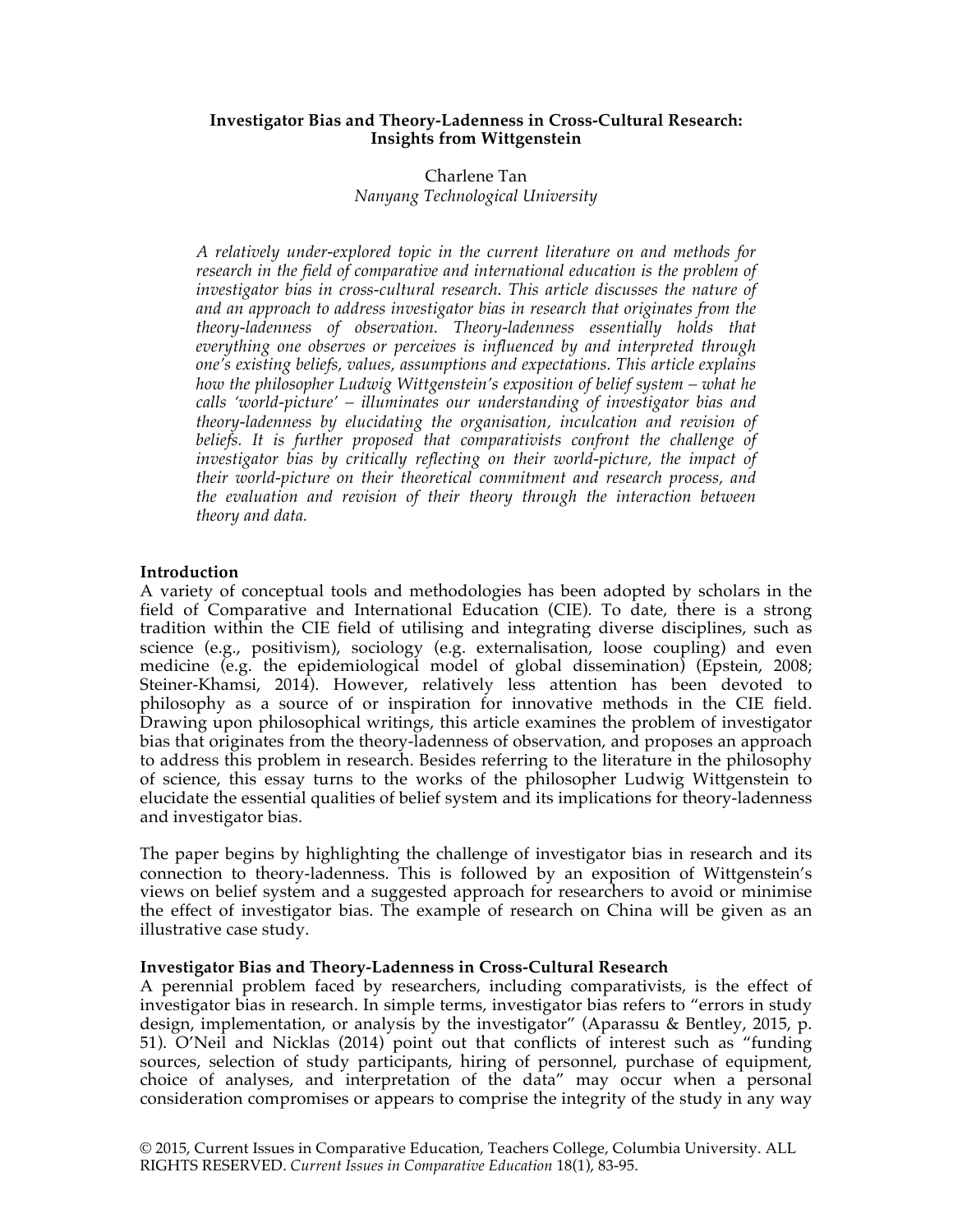(p. 41). For example, a biased researcher might interpret study results in ways that favor the funding agency (ibid). The focus of this essay is the effect of investigator bias that originates from the *theory-ladenness of observation*.

Theory-ladenness affects all researchers and applies to all disciplines. Theory-ladenness essentially holds that everything one observes or perceives is influenced by and interpreted through one's existing beliefs, values, assumptions and expectations. Philosophers of science, in particular, Norwood Hanson (1958), Paul Feyerabend (1969) and Thomas Kuhn (1962) contend that our observational evidence, far from being theory-neutral, is shaped by our paradigms and theoretical commitments (Bogen, 2014). Heidelberger (2003) highlights two forms of theory-ladenness: psychological and conceptual. The former refers to the psychological law that human perception is always guided by prior beliefs and expectations; the latter foregrounds the prior theories held by researchers by asserting that "the meaning of the observational terms involved depends upon the theoretical context in which they occur" (ibid., p. 138).

The phenomenon of theory-ladenness affects not just research in natural sciences but also that in the social sciences, including the field of CIE (for further discussion on theory-ladenness in natural and social sciences, see Hunt, 1994; Brewer & Lambert, 2001). The Japanese comparativist Takayama (2011) claims that "any representative work necessarily reflects the researcher's subjective positionality which privileges given voices and excludes others" (p. 461). Comparativists are especially susceptible to investigator bias since they bring with them not only their subjective positionality but also their own cultural worldview and presuppositions that may differ from or even clash with those under study. Investigator bias is particularly relevant to research on policy borrowing where "scholars in policy transfer research tend to draw from education systems in the First World to make generalizations on policy borrowing and lending in the rest of the world" (Steiner-Khamsi, 2006, p. 675; also see Carney, Rappleye & Silova, 2012; Wiseman, Astiz & Baker, 2013). Such generalisations may promote 'crosscultural cloning' and 'false universalism' where the researchers – who themselves were socialized into and/or trained in the education systems in the First World – impose their own paradigms on the subject they are studying in a different cultural context (Nguyen et al., 2009).

It is important to note that theory-ladenness is not an all-or-nothing phenomenon but instead comes in various degrees. Without entering into discussion of the complexities inherent in and overlaps between labels, we may identify two main types of theoryladenness that occupy two ends of a spectrum: a radical/strong version and weak version. The *radical or strong* version of theory-ladenness claims that all our observations are influenced by and interpreted through our existing worldview to such an extent that it is impossible for us to objectively evaluate the significance of an observation for a theory. This extreme form of theory-ladenness, according to philosophers such as Hanson (1958) and Kuhn (1962), gives rise to incommensurability in research: the position that we cannot compare experimental results because these results reside in different paradigms that ascribe different and incompatible theory-laden meanings and observation language to the results (Franklin et al., 1989).

Contrasting with the radical/strong version is a *weak* version of theory-ladenness that holds that our observations, although influenced by and interpreted through our existing paradigm, are open to objective evaluation and revision. Focusing on this form of theory-ladenness, Freeman and Smith (1996) conclude from their empirical research that there is no "complete subordination of observation to the demands of prior theory" since "data can have an evidential impact on the credibility of a theory even when the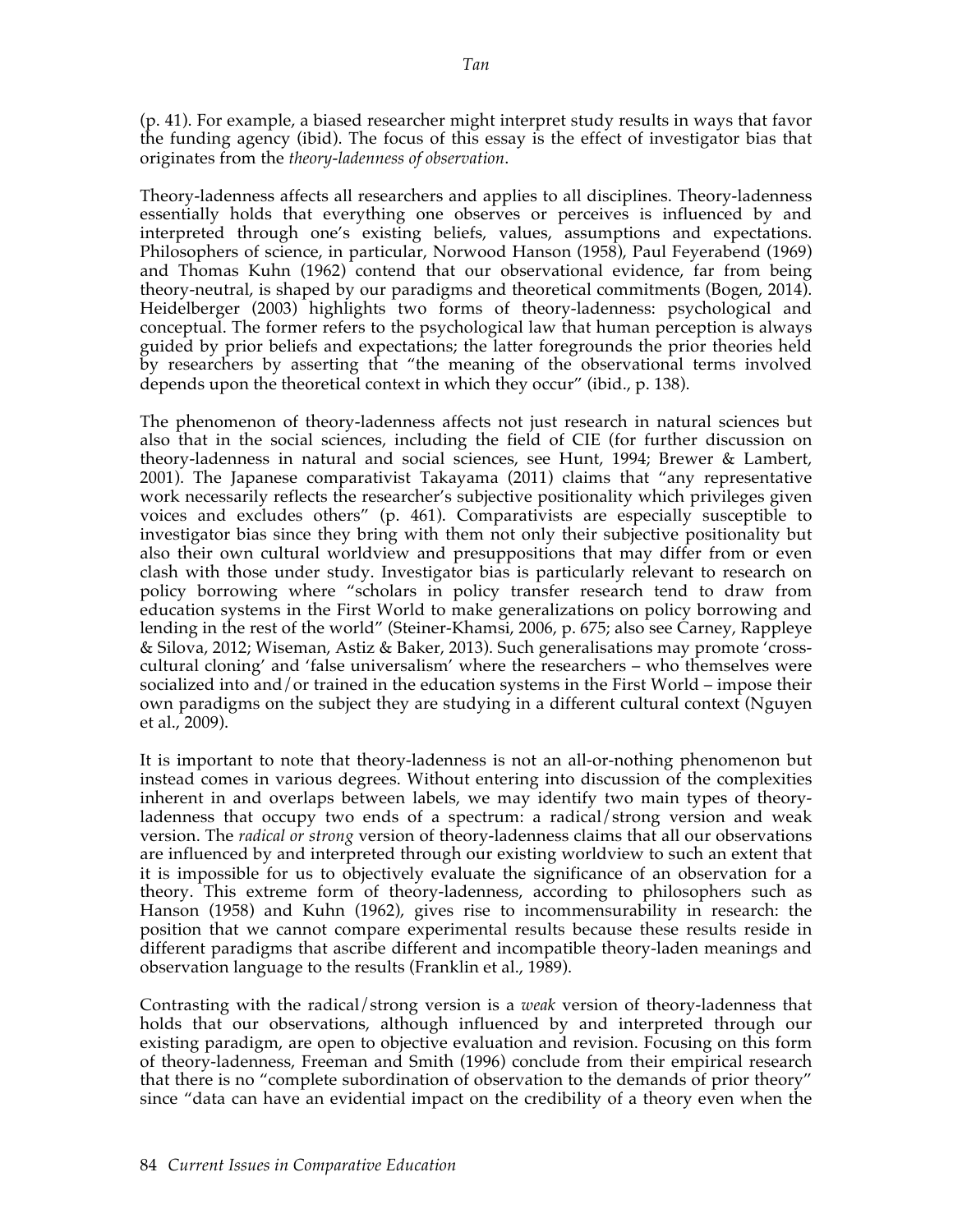observations in question are influenced by the theory" (p. 326). In other words, our perceptions are jointly influenced by the objective relations in the observational data and our prior theories. It follows that theory-ladenness, at least in its less extreme forms, does not necessarily pose a problem for researchers, since the researcher's prior theoretical commitments are potentially open to evaluation and revision. Theoryladenness is only detrimental to research if it results in investigator bias – where the researcher imposes one's existing beliefs, values, assumptions and expectations on the research subject, ignores the evidential impact of data (especially evidence that contradicts one's expectations), and draws conclusions that are aimed at reinforcing one's ideological preferences.

Some scholars have suggested reducing the effect of investigator bias through triangulation of research findings (e.g. see van Maanen, 1983; Miles & Huberman, 1994; Merriam, 1998; Shenton, 2004). But triangulation, although helpful, is insufficient as a researcher may still observe and interpret the data obtained from different sources through theoretical assumptions and biases. In other words, triangulation, in itself, does not address the root cause of investigator bias: the influence of the researcher's presuppositions, convictions and expectations on one's research that leads to errors in the inquiry process and outcome. What is needed is a deeper understanding of how investigator bias occurs and how it can be avoided or at least minimized by the researcher.

# **Wittgenstein on Belief System**

The writings of Wittgenstein are pertinent to our topic as his exposition of belief system contributes to our understanding of the nature of beliefs, belief acquisition, and the relationship between belief system, theory-ladenness and investigator bias. Wittgenstein (1889–1951) was an influential twentieth century philosopher whose works have a major impact on the development of modern philosophy. Space constraint means that an exploration of Wittgenstein's views, including their diverse interpretations and controversies, will receive less discussion than they deserve (for an in-depth analysis of Wittgenstein's views in the context of philosophy and education, see the collection of essays in Smeyers & Marshall, 1995). This article shall concentrate on his views taken from the book *On Certainty* (Wittgenstein, 1969) where the discussion was situated against a backdrop of a philosophical debate on skepticism.

Wittgenstein begins by observing that a person's "convictions do form a system, a structure" (*On Certainty*, # 102, all subsequent citations are taken from this book, unless otherwise stated). By referring to a system or structure, Wittgenstein reminds us that beliefs do not exist in isolation but find coherence and support within a web of beliefs. He elaborates, "When we first begin to *believe* anything, what we believe is not a single proposition, it is a whole system of propositions"  $(\# 141, 142, \text{ italics in the original})$ . He calls this system or structure a 'world-picture' or "my picture of the world"  $(# 94)$ . A world-picture comprises "the substratum of all my enquiring and asserting" (# 162) and "the matter-of-course foundation" of one's research (# 167). To explain the domination of a world-picture, Wittgenstein gives the example of chemist Antoine-Laurent Lavoisier:

Think of chemical investigations. Lavoisier makes experiments with substances in his laboratory and now he concludes that this and that takes place when there is burning. He does not say that it might happen otherwise another time. He has got hold of a definite world-picture – not of course one that he invented: he learned it as a child. I say world-picture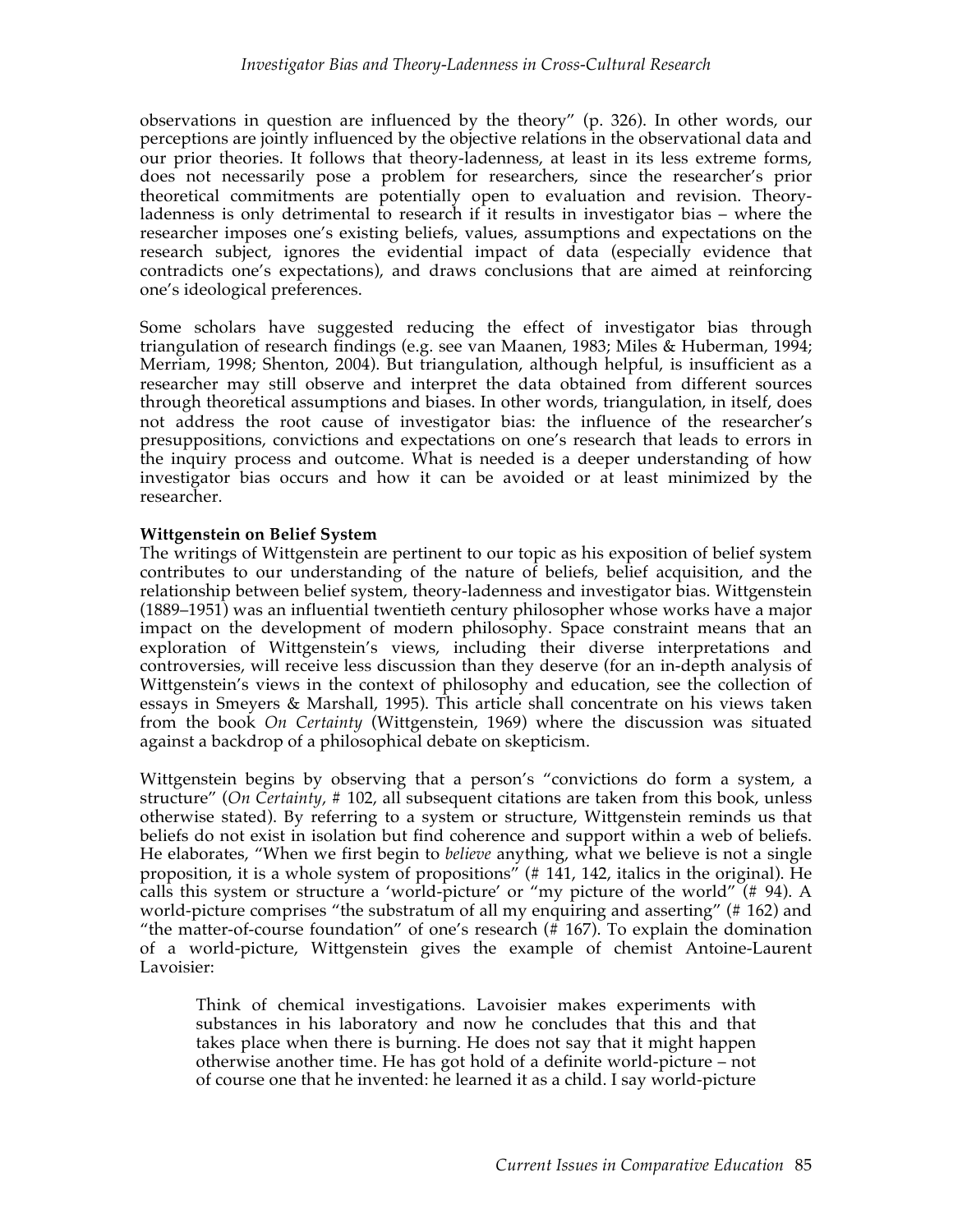and not hypothesis, because it is the matter-of-course foundation for his research and as such also goes unmentioned. (# 167)

It is instructive that Wittgenstein distinguishes between a world-picture and a hypothesis. The latter is "something to test by experience" whereas the former is "a rule of testing" (# 98). In other words, a world-picture cannot be empirically tested and is "the inherited background against which I distinguish between true and false [hypotheses]"  $(\# 94)$ .

Wittgenstein alludes to theory-ladenness when he asserts, "All testing, all confirmation and disconfirmation of a hypothesis takes place *already* within a system" (# 105, italics added). A world-picture encompasses the beliefs, values, assumptions and expectations of a researcher that determine one's observations, perceptions and interpretation of data. In the case of Lavoisier, his conclusion that "this and that that takes place when there is burning" is theory-laden in the sense that it is influenced by his prior world-picture concerning chemical compounds. Wittgenstein's concept of world-picture helps us to understand why observational evidence is not theory-neutral but inevitably circumscribed by and interpreted through an existing worldview. The notion of worldpicture also explains why the theory-ladenness of observation is both psychological and conceptual: we are mentally and emotionally inclined to rely on our existing worldpicture for all our observations and perceptions, and our prior theoretical commitment which is grounded in our world-picture determines the meaning of observational terms for our research.

Another example by Wittgenstein demonstrates the pervasiveness of theory-ladenness, this time (ironically) for Wittgenstein himself. The example involves an adult telling a child that he has been to the moon. The child believed in the adult and proceeded to tell another adult about it. Pointing out the absurdity of the claim made by the first adult, the second adult told the child that what the first adult said was "only a joke, the man hadn't been on the moon; no one has ever been on the moon; the moon is a long way off and it is impossible to climb up there or fly there" (# 106). Wittgenstein adds that the child, upon hearing this, would not ordinarily stick to such a belief and would soon be convinced by what the second (or any other) adult told him (ibid.). It is a significant point that this example was written by Wittgenstein in 1950-1951 before Neil Armstrong's historic mission to the moon on July 20, 1969. Hence it is understandable why Wittgenstein himself dismissed the claim that some adult had been to the moon. Wittgenstein's own world-picture of the impossibility of human beings setting foot on the moon exemplifies theory-ladenness: it shapes his interpretation and judgement regarding the reasonableness of the before-mentioned claim at the time of his writing.

On the question of how beliefs are acquired, Wittgenstein likens belief inculcation to learning a game. He posits that propositions describing a world-picture function like "rules of a game" that "can be learned purely practically, without learning any explicit rules" (# 95). He avers that human beings do not learn the practice of making empirical judgments by learning rules; rather, we are taught "judgments and their connection with other judgments" (# 140). Wittgenstein's point is that human beings acquire beliefs spontaneously through social practice rather than rule-learning. Put otherwise, we are initiated and socialised into the world-picture of the community that we belong to. The natural and continuous existence of world-picture accounts for the inescapable and permeating impact of theory-ladenness for human beings. The world-picture, with its totality of beliefs, values, assumptions and expectations, becomes our "inherited background" (# 94) for all our convictions and actions.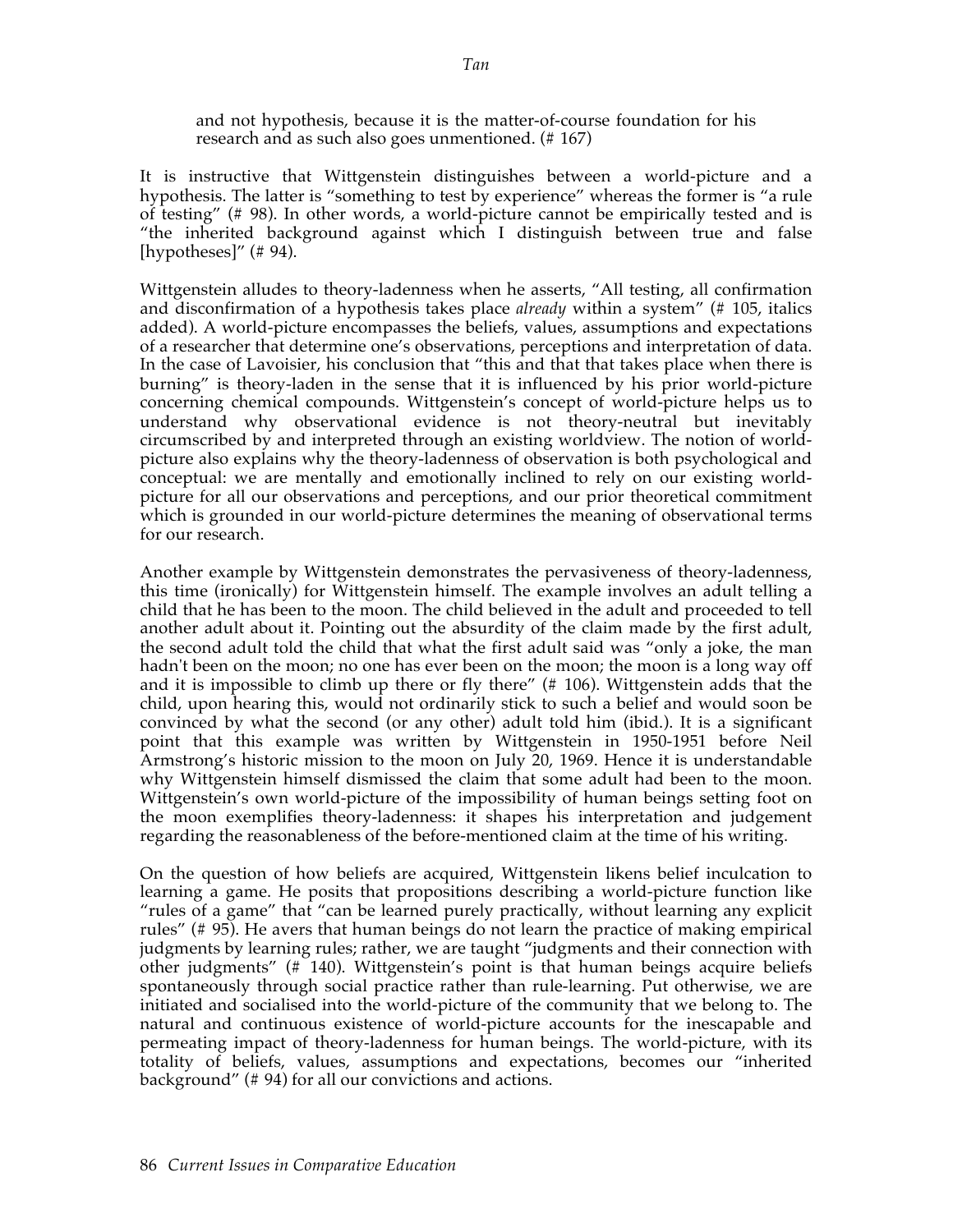Wittgenstein's distinction between two types of beliefs within the world-picture further illuminates the characteristics of theory-ladenness:

The child learns to believe a host of things. I.e. it [sic] learns to act according to these beliefs. Bit by bit there forms a system of what is believed, and in that system some things stand unshakeably fast and some are more or less liable to shift. What stands fast does so, not because it is intrinsically obvious or convincing; it is rather held fast by what lies around it. (# 144)

The two types of beliefs are beliefs that are liable to shift and those that stand unshakeably fast. Wittgenstein uses the analogy of sand and hard rock on the bank of a river to underscore the difference between the two types of beliefs. Beliefs that are liable to shift are like the sand that gets washed away or deposited, whereas beliefs that stand unshakeably fast are like the hard rock that is "subject to no alteration or only to an imperceptible one" (# 99). The two types of beliefs are not dichotomous or immutable. Wittgenstein states that "there is not a sharp division" between the two types of beliefs and that "the river-bed of thoughts may shift" (# 97). He adds that "fluid propositions" [beliefs that are liable to shift] may be "hardened" while the "hard ones" [beliefs that stand unshakeably fast] may become "fluid" (# 96).

The two types of beliefs account for the two versions of theory-ladenness mentioned earlier: radical/strong and weak. A researcher whose theoretical commitment rests primarily upon beliefs that stand unshakeably fast is likely to be vulnerable to the radical/strong version of theory-ladenness, whereas another researcher whose theoretical commitment is premised largely on beliefs that are liable to change is more prone to the weak version of theory-ladenness. In the case of the radical/strong version of theory-ladenness, incommensurability of experimental results may arise if two or more researchers subscribe to competing theories that are both underpinned by beliefs that stand unshakeably fast. In such a situation, the competing theories shape the respective researchers' perceptions, resulting in mutually incompatible theory-laden meanings and observation language for the same set of data. In contrast, incommensurability of experimental results is less likely to take place if at least one researcher subscribes to the weak version of theory-ladenness; the presence of underlying beliefs that are liable to shift allows the possibility for that researcher's theory to be questioned and modified.

It is important to note that a world-picture is not unchanging and unchangeable. Wittgenstein maintains that "what men consider reasonable or unreasonable alters" (# 336) and that "a language-game does change with time" (# 256). A language-game, according to Wittgenstein (1953), consists of "language and the actions into which it is woven" that is supported by a world-picture (*Philosophical Investigations*, # 7). He expands on the prospect of changing one's language-game:

Certain events would put me into a position in which I could not go on with the old language-game any further. In which I was torn away from the *sureness* of the game. Indeed, doesn't it seem obvious that the possibility of a language-game is conditioned by certain facts? (# 617, italics in the original)

Commenting on the above quote, Bax (2011) points out, "that *On Certainty* explains world pictures as open and dynamic does not only mean that it allows for difference and divergence to occur naturally and accidentally; it also indicates what opportunities there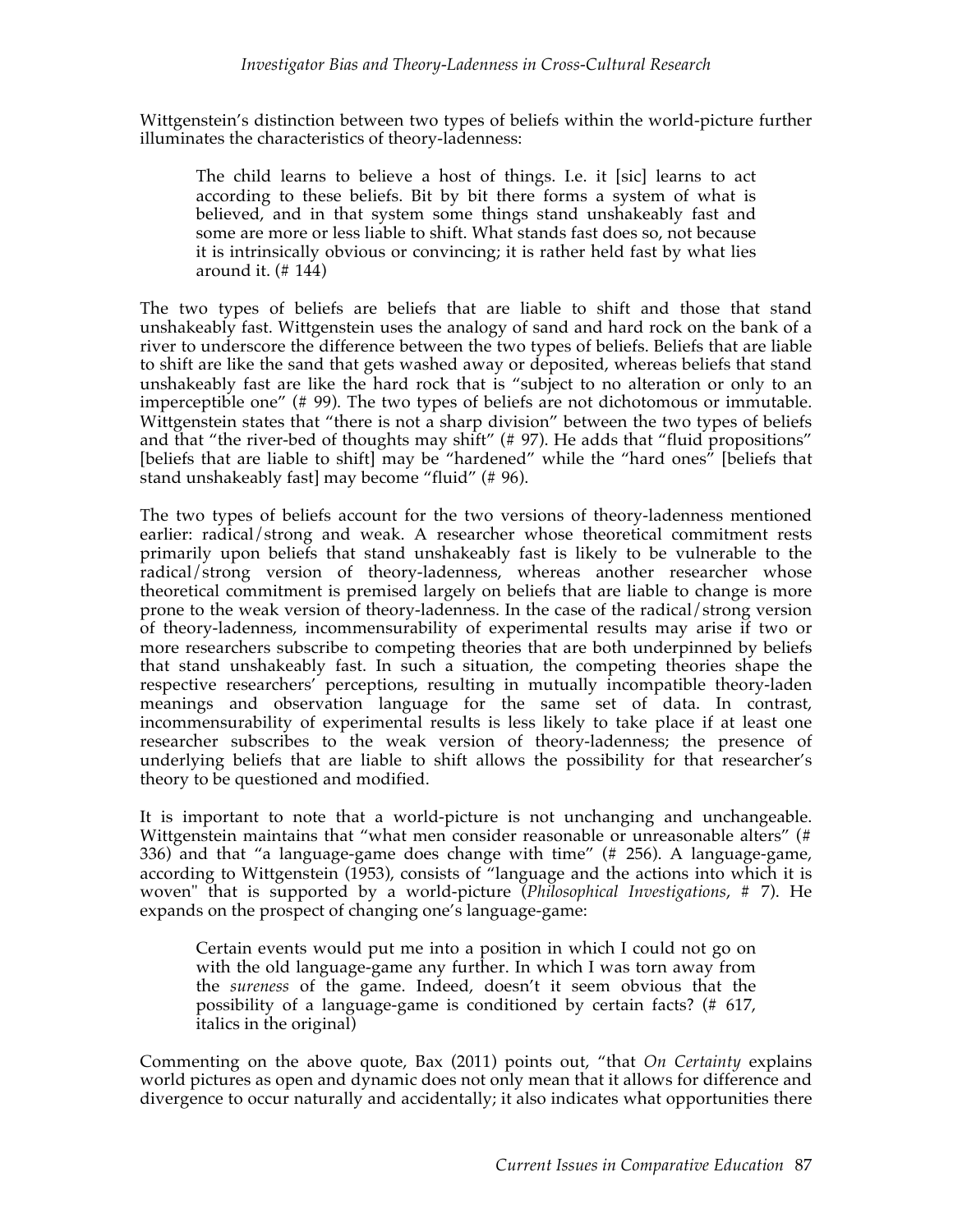are for knowingly disengaging oneself, if only temporarily, from the world picture one has inherited" (p. 136).

But the possibility of critiquing and changing one's world-picture does not mean that human beings can do so at will or immediately. Neither can one change another person's world-picture purely through rational means. Stressing the inadequacy of using reasons to convince someone to change his worldview, Wittgenstein avers that "[a]t the end of reasons comes *persuasion*" (# 612, italics in the original) – a process akin to conversion where we try "to give him our picture of the world" (# 262). In the process of revising one's world-picture, "[s]ome practices will stay longer than other ones, and a medley-like mixture of discursive language-games constituting a world-picture is a product of a heterogeneous historical development" (Kober, 1996, p. 435). The organic and evolving attribute of world-picture gives rise to multiple world-pictures across subcommunities or sub-cultures within the same locality; they are all united by what Wittgenstein calls "family resemblance." Using the example of members of a family, he explains that "family resemblance" refers to "various resemblances between members of a family: build, features, colour of eyes, gait, temperament, etc. etc. overlap and criescross in the same way" (*Philosophical Investigations*, # 67).

A person's world-picture provides the basis for such a person to make sense of and adjudicate between competing beliefs. Theory-ladenness implies that epistemic terms such as knowledge, truth, evidence and rationality are undergirded and framed by one's worldview or "totality of judgements" (# 140). Macmillan (1983) argues, "The picture, then is this: at the beginning there is training and more or less forceful impartation of language and belief; the child is given a nest (OC 225) of convictions which stand fast for him, which make possible the other modes of teaching within which *rationality* is possible" (p. 369, italics added). Strawson (2000) concurs that we cannot help accepting certain beliefs as "defining the areas within which the questions come up of what beliefs we should rationally hold on such-and-such a matter" (pp. 39-40). Wittgenstein's views parallel those of nineteenth century philosopher John Henry Newman (1890) who asserts that all of us are governed by "antecedent assumptions" that stem from and reside in our tradition (Wittgenstein's world-picture) on whose resources we draw. Antecedent assumptions include not only the taken-for-granted theories or systems of thought, but also the accompanying concepts and attitudes, as well as the language in which they are expressed (Mitchell, 1997).

It should be clarified that Wittgenstein's exposition of belief system, in my view, does not necessarily imply or support epistemic relativism: the view that competing claims cannot be resolved from an objective and universally applicable standpoint since notions of truth or rationality are totally determined by an individual's belief system (worldpicture). Wittgenstein's point is that one's observations, interpretations and judgements of reality are not 'pure' or immune from one's world-picture. Although one's worldpicture supplies the background information and presuppositions for that person's understanding of the world, such an understanding remains open to external evaluation and subsequent revision, to varying degrees and in different ways, based on the interaction between one's theory and observational data.

The interplay of theory and data is amplified in an example given by Wittgenstein on a researcher's investigation of physical objects. Wittgenstein notes that the researcher's knowledge of the dimensions of a bridge depends on both the researcher's calculation (i.e., observational data) as well as the researcher's "assumption or a decision" (# 146) (i.e., theory). It is noteworthy that the dimensions of the bridge are not subjective or biased – they exist in the external world and can be independently verified. However,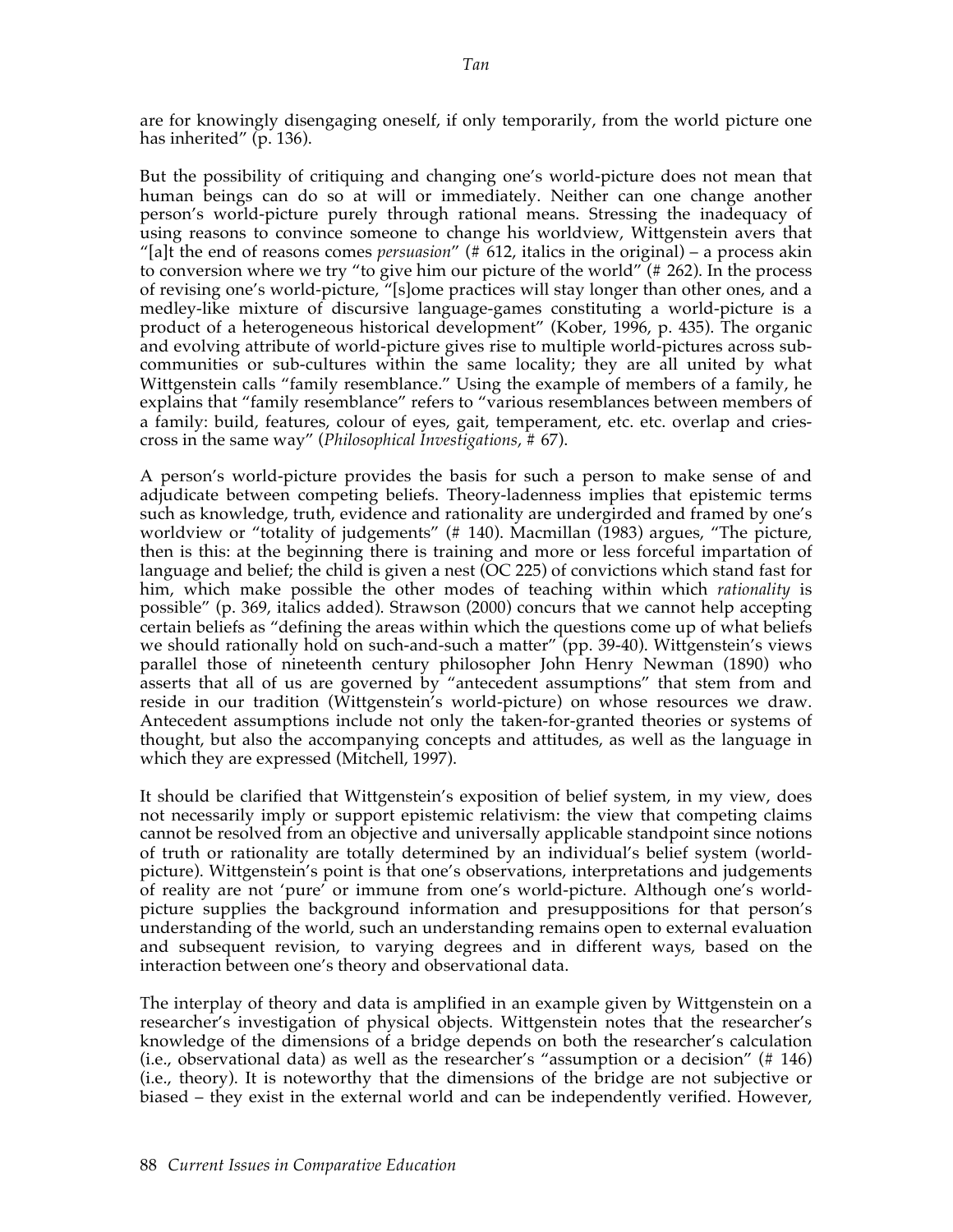the dimensions make sense and are useful only when framed and supported by the investigator's background knowledge and assumptions of the earth and other physical objects. A meaningful calculation of the dimensions of the bridge, for instance, presupposes that an external world exists and that the measurements of physical objects such as the bridge remain fairly unchanged over time. There is therefore a symbiosis of the subjective and objective, with the theory giving meaning to the data and the data confirming the theory. In the event that one's prior theory repeatedly fails to support the data, for example, when a researcher's calculation consistently contradicts that of fellow researchers, the researcher may be compelled to question and revise one's theoretical commitment and other aspects of one's world-picture.

# **Implications for the Problem of Investigator Bias Using the Example of China**

Wittgenstein's concept of world-picture offers us insights into the nature of beliefs in terms of their features, organisation, acquisition and change. A major implication arising from Wittgenstein's work is a need for researchers, especially comparativists to understand their own world-picture as well as the impact of their world-picture on their theoretical framework and presuppositions, analytical tools, research methods and other areas relevant to the research study. Such an endeavour requires deep, honest and critical reflection on the part of the researcher where the person "takes a step back from what he has come to take for granted, he precisely suspends the criteria he normally employs in making a choice" (Bax, 2011, p. 138). A recommended approach is for researchers – individually and/or collectively – to respond to one or more of the following guiding questions (note that the list of questions is not exhaustive):

- Which aspects of my (the researcher's) world-picture (beliefs, values, assumptions, expectations etc.) are relevant to my research topic?
- How would I describe my beliefs in my world-picture: which ones are liable to change and which ones stand unshakebly fast?
- How does my world-picture (beliefs, values, assumptions, expectations etc.) impinge upon my theoretical commitments for the research study?
- How does my world-picture (beliefs, values, assumptions, expectations etc.) impinge upon my observations, perceptions and interpretations of data for the research study?
- With respect to my research study, how do I define 'knowledge', 'evidence', 'truth', 'rationality' etc.? How universal, objective and defensible are my interpretations of these epistemic terms?
- How does my understanding of my world-picture (beliefs, values, assumptions, expectations etc.) help me to be aware of theory-ladenness in my research study?
- How would I describe the nature of theory-ladenness in my research study: is it radical/strong, weak or something in between?
- How does my understanding of my world-picture (beliefs, values, assumptions, expectations etc.) help me to avoid or minimise the (potential) effects of investigator bias in my research study?
- How may my research data interact with, influence and challenge the theory I am using for my research study?
- How may any revision to my existing theoretical commitment for this research study impact my world-picture (beliefs, values, assumptions and expectations etc.)?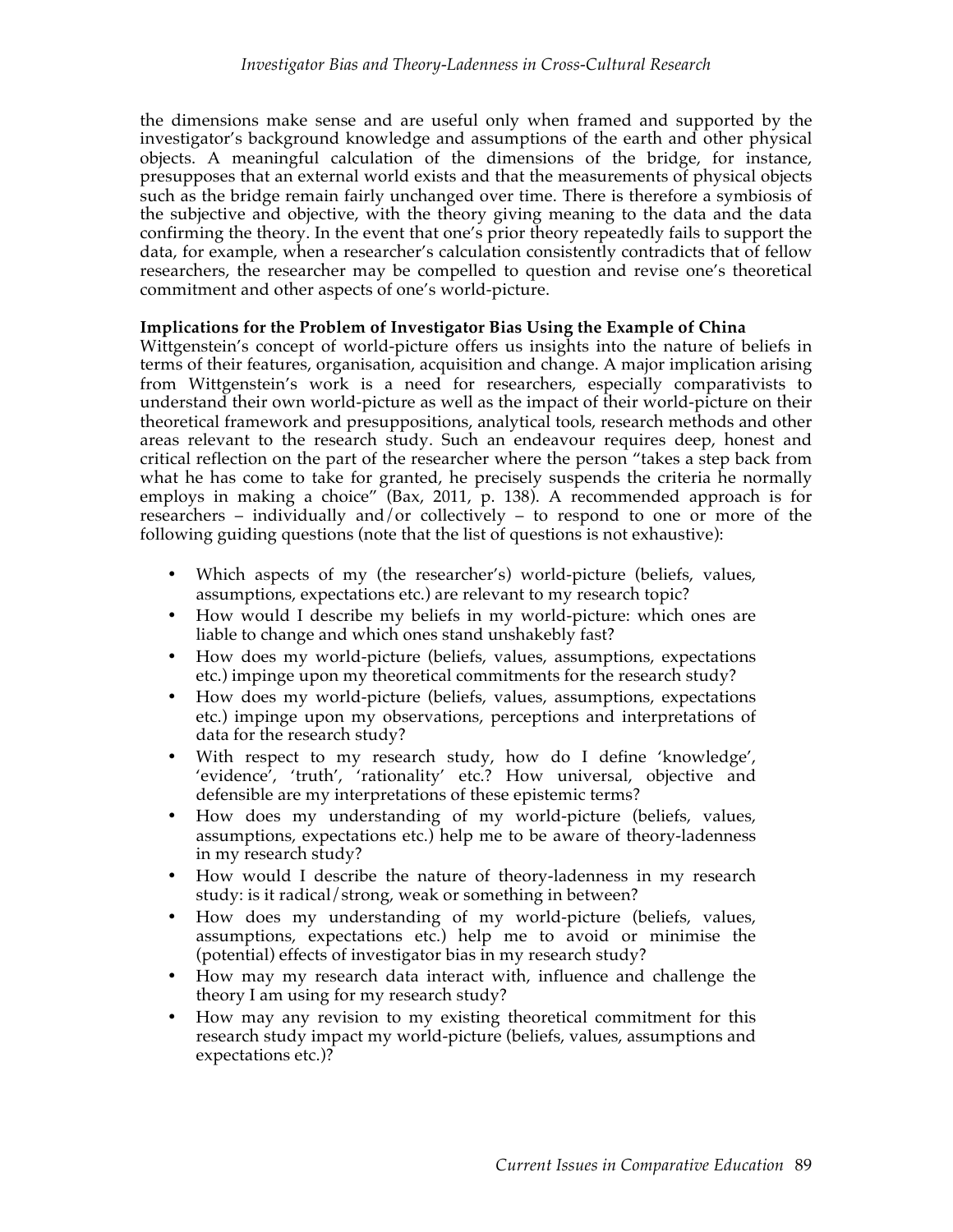To illustrate the essence of investigator bias and theory-ladenness as well as an application of the guiding questions to cross-cultural research, the rest of the section turns to research on China as an example. A case in point is the research methodology used by twentieth century American historians to interpret the history of China. Cohen (1984) observes that Western historians have largely adopted the three dominant paradigms of impact/response, modernization, and imperialism to analyze Chinese history in the nineteenth and twentieth centuries. All three paradigms, Cohen maintains, reflect "the political, intellectual, and cultural milieu within which the [American] historian lives and works" and are expectedly "burdened by Western-inspired assumptions about how history *should* go" (p. 5, cited in Hall and Ames, 1995, p. 121, italics in the original). Consequently, these historians' research approaches "are fundamentally circular in that they end up finding in a vast and complex historical reality precisely what they set out to look for" (ibid.).

Relating the above example to Wittgenstein's discussion on belief system, the three paradigms are part of the taken-for-granted world-picture held by Western historians. Far from being objective and universal, these paradigms are the cultural products of socialization, enculturation and scholarship for these historians. The paradigms or theories are laden with the researchers' beliefs, values, assumptions and expectations, which in turn shape their observations, perceptions and interpretation of data for the research in China. As Hall and Ames (1995) put it, "distortions traceable to uncritical universalistic assumptions undermine the value of Western attempts to tell China's story" (p. 121).

Theory-ladenness in the above fashion is also applicable to research on policy borrowing in China. For the past few decades, China has been borrowing educational thought and practices from elsewhere, especially Anglophone societies. A salient feature of the current education reform in China is the promotion of student-centered learning (Tan, 2013; Tan & Chua, 2015). Such a move reflects an international trend that links studentcentered learning to twenty-first century competencies in an era of globalization (Baeten et al., 2010). Despite concerted efforts by the Chinese authority to change the dominant pedagogy from teacher-centeredness to student-centeredness, research shows that the former, far from being jettisoned, continues to be valued by Chinese educators and featured prominently in Chinese classrooms (e.g. see Biggs, 1998; Jin & Cortazzi, 1998; Gu, 2004; Tan, 2015a, 2016a, b).

A researcher whose prior cultural worldview and theoretical presuppositions are critical of didacticism (e.g. equates it with rote-memorization and indoctrination) may view the dominant teacher-centred approach in China as outdated and inferior. Such a judgment echoes the ideologically biased assumptions held by some Western historians about why a phenomenon (in this case, pedagogical reform in China) does or does not go as it should. Alluding to theory-ladenness, Sinologists Hall and Ames (1995) posit,

Perhaps the Chinese do think about, select out, and organize the welter of detail that constitutes their cultural superstructure in ways very different from our own. In order to appreciate an alternative set of cultural dynamics, we must try to get our own world view out of the way (p. 122).

It should be added that the problem of investigator bias is not confined to Western scholars conducting research on China: the same challenge confronts *any* researcher who is oblivious to or complacent about one's ideological imposition on cross-cultural research.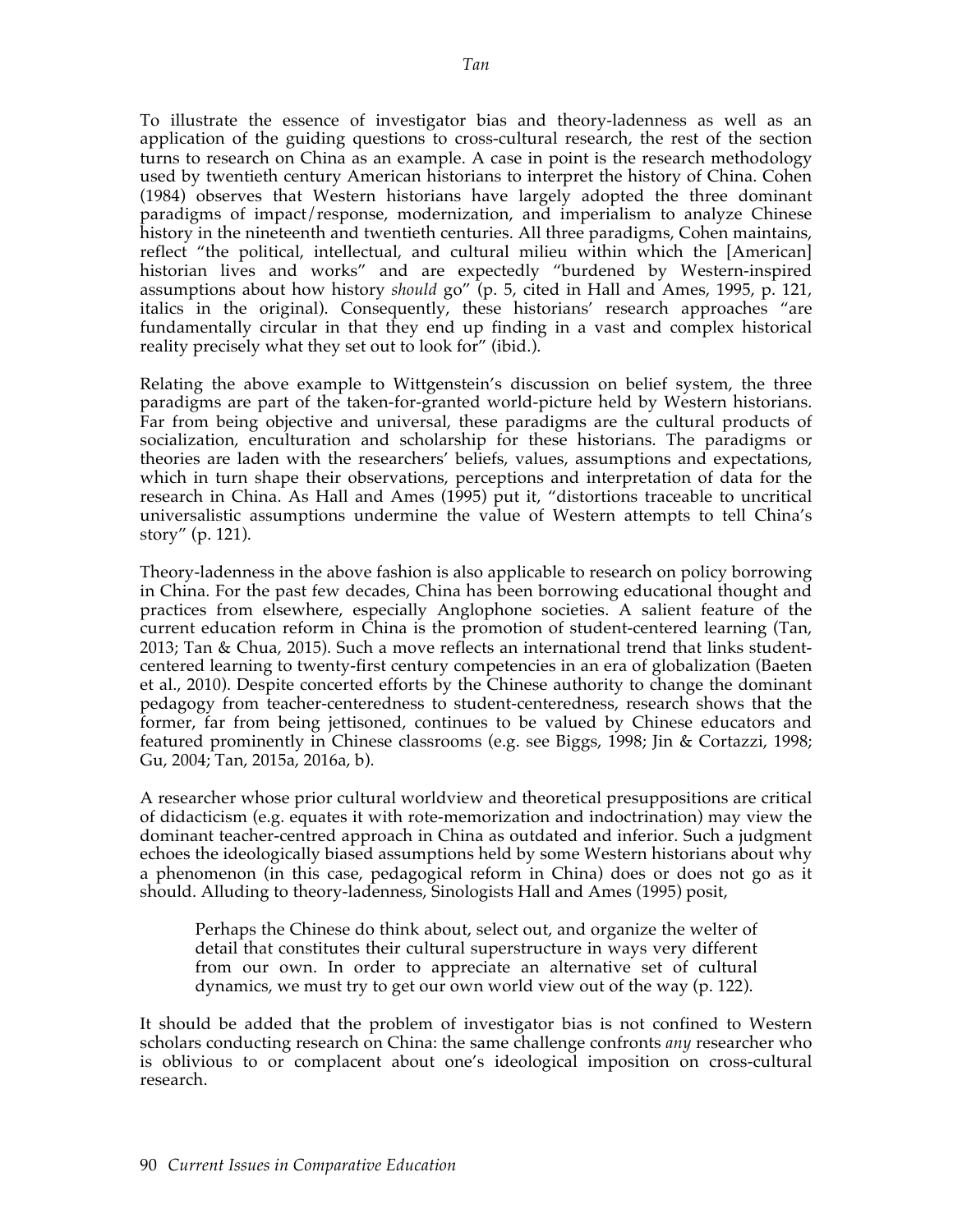To address the challenge of investigator bias, the guiding questions mentioned earlier may be useful in directing the researcher's attention to one's own world-picture, prior theoretical commitments and possible ideological biases. Take for instance the guiding question on the relationship between the researcher's world-picture (beliefs, values, assumptions, expectations etc.) and one's research study. A historian who studies the historical development of modernisation in China may, upon self-reflection or consultation with a critical friend, identify elements of her world-picture that are relevant to her research study. Examples are a linear and progressive view of history and a Eurocentric view of modernisation that ties development to liberal ideals and democratic system.

Applying the guiding question on how the researcher's world-picture impinges upon one's theoretical commitments, observations, perceptions and interpretations of data, the historian may realise that her world-picture has contributed to her unquestioning adoption of and allegiance to the paradigms of impact/response, modernization, and imperialism that were used to analyze the history of China. Further relating her worldpicture and theoretical commitment to her research process, she may be aware of the real and/or potential effect of investigator bias on her observations, perceptions and interpretation of data, as well as her conclusions and recommendations. An example of investigator bias is an assessment of China's modernization in terms of the extent to which it accepts and borrows 'universal' (read: Western) cultural values, political system and social institutions.

Cognizance of the above would lead the researcher to re-interpret the same set of data, this time using different theoretical lens and presuppositions. A revised interpretation of the evidential data would in turn assist the researcher in reflecting on and modifying, if necessary, her analytical framework and theoretical assumptions on research on China. For example, the researcher may wish to replace/complement her earlier progressive view of history with a cyclical conception of history. She may also re-define 'modernization' from alternative cultural standpoints, one such example being a Chinese perspective that sees progress not in a linear fashion but as a return to an idealized Confucian past.

A scholar who adopts a critical reflective approach to cross-cultural research that is similar to the one recommended in this article is Jacques Gernet. In his book entitled *China and the Christian impact: A conflict of cultures*, he attributes the Chinese's rejection of Western thought transmitted by foreign missionaries not to the dominant Western world-picture of the lack of 'rational thinking' of the Chinese, but to a conflict of cultural worldviews (world-pictures). He problematizes the world-picture of his culture as follows:

Our [Western] own philosophical traditions, which we owe so much to 'the suggestions stemming from certain grammatical functions', are founded upon categories considered to be universal and are concerned with abstractions and ideas that are stable. Chinese thought, in contrast, recognises only functional classifications and oppositions. It is concerned not with 'yes' or 'no', being or non-being, but with contraries which succeed, combine with and complement one another; not with eternal realities but with potentialities and tendencies, phases of flowering or decline, in the place of the idea of law as an immutable rule, it favours that of a model or schema for development (Gernet, 1985, p. 5, cited in Tan, 2016, p. 162).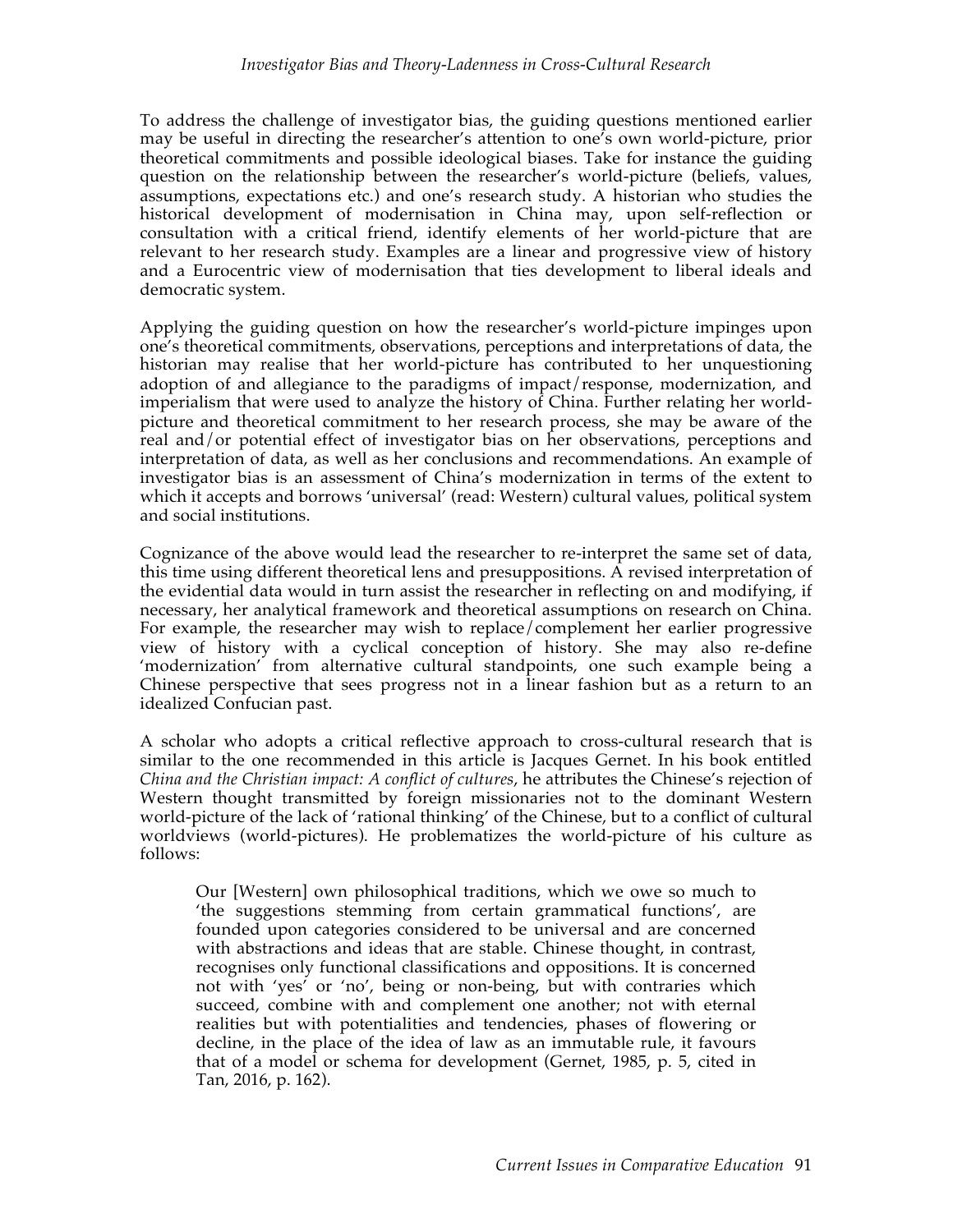The dialectics of exploring one's world-picture and its interaction with observational data also applies to research on policy borrowing in China. The self-reflective process involves clarifying and critiquing one's definitions and presuppositions of borrowed ideas and practices in China, in particular learner-centeredness, school choice and neoliberalism. For instance, a prevailing assumption in the academic and popular discourse is the association of good education with student-centered education and bad education with teacher-centered education (Tan, 2015b). Avoiding investigator bias entails appreciating varied and competing interpretations and presuppositions of good education, teacher-centered education, transmission approach etc. that are generated by different world-pictures across cultures. An example is a Chinese conception of good teaching as 'teacher-directed and student-engaged' where the teacher plays a leading role in transmitting knowledge and promoting active learning in students (Tan, 2015a, b, 2016a).

A fresh perspective and re-interpretation of observational data may guide the researcher to review her theoretical assumptions of and normative judgments on "global signifiers" (Nóvoa & Yariv-Mashal, 2003) such as student-centered education, constructivism, critical thinking and self-directed learning. Far from being standard- and ideology-free, these terms and the policies that support them are theory-laden and engender potential clashes of world-pictures. Cautioning against "the dangers of Western ethnocentrism," Peters (1995) urges scholars to "question the way the modern 'subject of education' has been grounded in a European universalism and rationalism heavily buttressed by highly individualist assumptions inherited from Enlightenment grand narratives" (pp. 203- 204). To be sure, the argument that global signifiers are not ideologically-neutral is not new and comparativists have stressed the need to understand local histories, contexts and actors. But the approach recommended in this article goes further by prompting the researcher to explore not only the world-picture(s) of the research subjects but crucially and perhaps more importantly, *one's own*.

# **Conclusion**

This paper has attempted to offer an innovative approach to research in the CIE field by drawing upon philosophical resources. The suggested approach that is developed from Wittgenstein's writings is aligned with a hermeneutic/interpretive perspective that seeks to add to and improve understanding on a given specific phenomenon for study (Crossley, 2009). More, of course, needs to be said about issues relating to investigator bias, theory-ladenness and Wittgenstein's world-picture in the context of CIE. Some topics for future inquiry include exploring various forms of investigator bias in crosscultural research; the different types, expressions and degrees of theory-ladenness in the conceptual tools and methodologies used in the CIE field; the similarities and differences between world-pictures across cultures; the potential and limitations of critiquing and changing one's theory and world-picture. It is hoped that this essay will alert comparativists to the challenges of investigator bias and theory-ladenness, as well as open up a debate on appropriate responses and innovative methods to address these challenges.

*Charlene Tan* is Associate Professor at the National Institute of Education, Nanyang Technological University. Email: charlene.tan@nie.edu.sg

# **References**

Aparasu, R. R. & Bentley, J. P. (Eds.). *Principles of research design and drug literature evaluation.* Burlington: Jones & Bartlett Learning.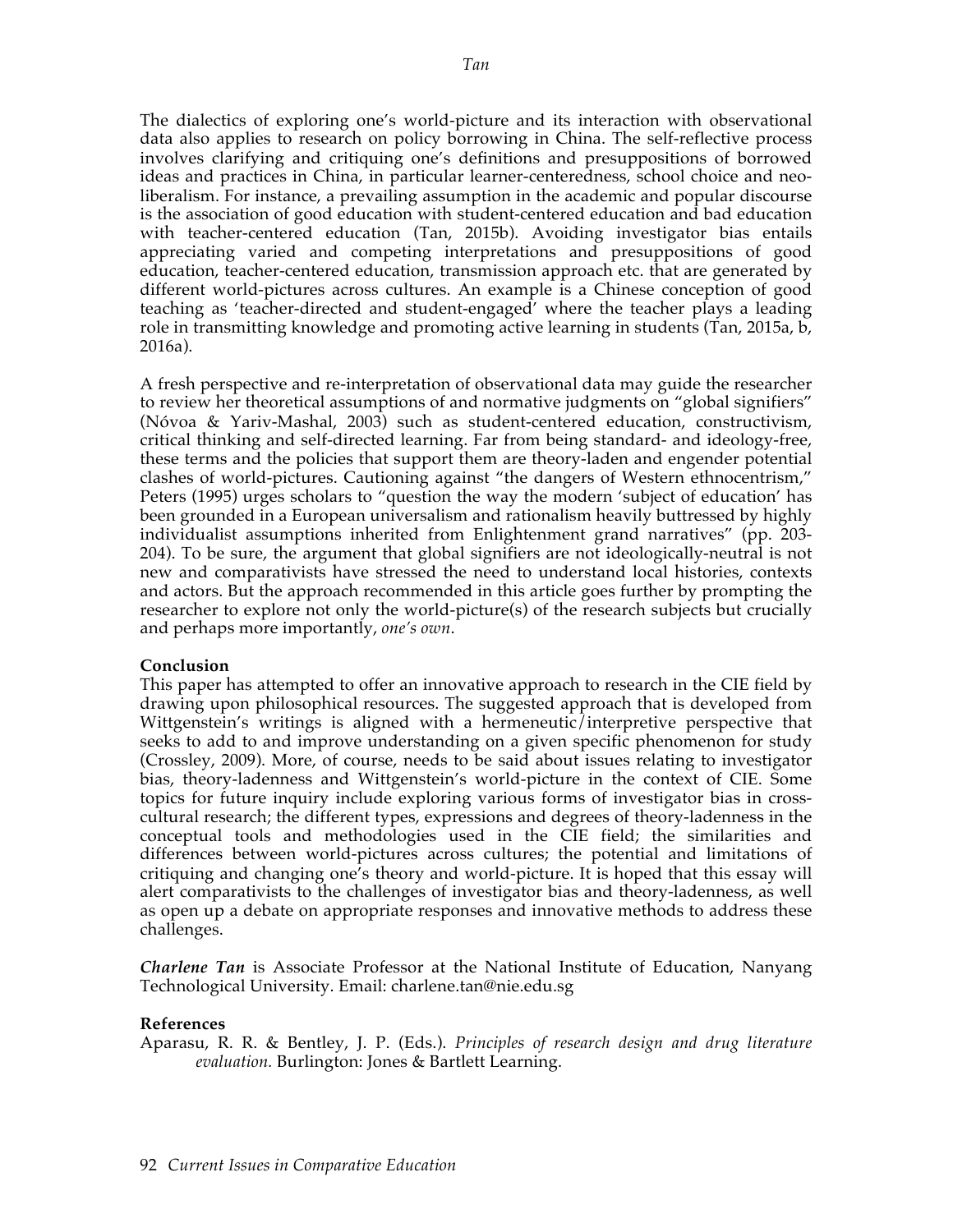- Baeten M., Kyndt, E., Struyven, K., and Dochy. F. (2010). Using student-centred learning environments to stimulate deep approaches to learning: Factors encouraging or discouraging their effectiveness. *Educational Research Review, 5*(3), 243–260.
- Bax, C. (2011). *Subjectivity after Wittgenstein: The post-Cartesian subject and the "death of man".* London: Continuum.
- Biggs, J. (1998). Learning from the Confucian Heritage: So size doesn't matter? *International Journal of Educational Research, 29*(8): 723-738.
- Bogen, J. (2014). Theory and observation in Science. *The Stanford encyclopaedia of Philosophy* (Summer 2014 Edition). Retrieved from http://plato.stanford.edu/archives/sum2014/entries/science-theoryobservation (accessed 12 Oct 2015).
- Brewer, W. F., & Lambert, B. L. (2001). The theory-ladenness of observation and the theory-ladenness of the rest of the scientific process. *Philosophy of Science*, *68*(3), 176–186.
- Carney, S., Rappleye, J., & Silova, I. (2012). Faith and science: World culture theory and comparative education. *Comparative Education Review, 56*(3), 366-393.
- Cohen, P. (1984). *Discovering history in China: American historical writing on the recent Chinese past.* New York, NY: Columbia University Press.
- Crossley, M. (2009). Rethinking context in comparative education. In R. Cowen, & A. M. Kazamias (Eds.), *International handbook of comparative education* (pp. 1173-1187). Dordrecht: Springer.
- Epstein, E. H. (2008). Setting the normative boundaries: Crucial epistemological benchmarks in comparative education, *Comparative Education, 44*(4), 373-386.
- Feyerabend, P. K. (1969). *Realism, rationalism, and scientific method* (Philosophical Papers I). Cambridge: Cambridge University Press.
- Franklin, A. et al. (1989). Can a theory-laden observation test the theory? *The British Journal for the Philosophy of Science, 40*(2), 229-231.
- Freeman, E. G., & Smith, L. D. (1996). The role of data and theory in covariation assessment: Implications for the theory-ladenness of observation. *The Journal of Mind and Behaviour, 17*(4), 321-344.
- Gernet, J. (1985). *China and the Christian impact: A conflict of cultures*. Cambridge: Cambridge University Press.
- Gu, M. (2004). *Zhongguo jiaoyu de wenhua jichu [The cultural foundation of education in China]*. Shanxi: Shanxi Jiaoyu Chubanshe.
- Hall, D. L., & Ames, R. T. (1995). *Anticipating China: Thinking through the narratives of Chinese and Western culture.* Albany: State University of New York Press.
- Hanson, N. R. (1958). *Patterns of discovery*. Cambridge: Cambridge University Press.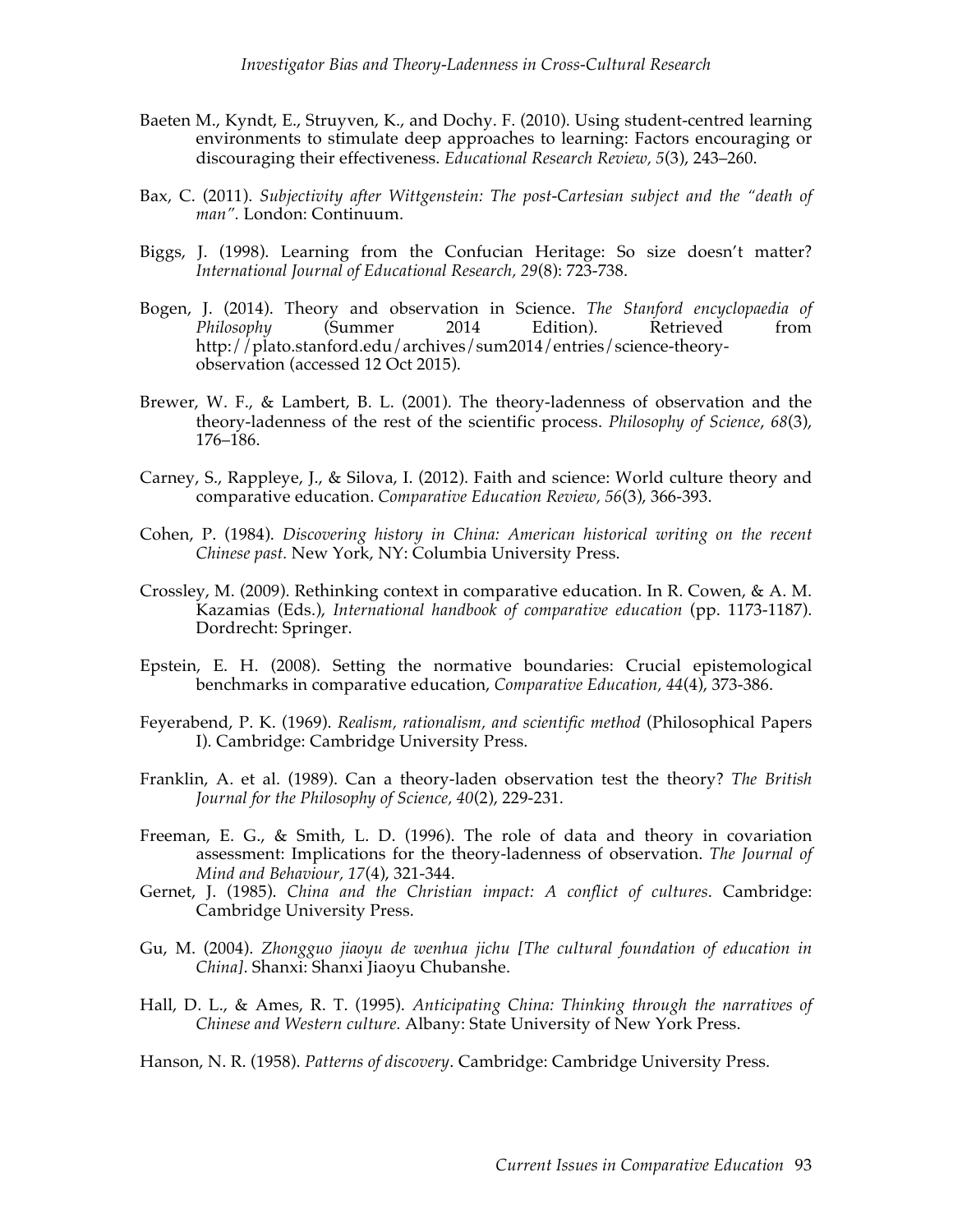- Heidelberger, M. (2003). Theory-ladenness and scientific instruments in experimentation. In Hans Radder (Ed.), *The philosophy of scientific experimentation* (pp. 138-151). Pittsburgh: University of Pittsburgh Press.
- Hunt, S. D. (1994). A realist theory of empirical testing resolving the theoryladenness/objectivity debate. *Philosophy of the Social Sciences, 24*(2), 133-158.
- Jin, L. X., & Cortazzi, M. (1998). Dimensions of dialogue: Large classes in China. *International Journal of Educational Research, 29*(8), 739-761.
- Kober, M. (1996). Certainties of a world-picture: The epistemological investigations of *On certainty*. In Sluga, H. D. & Stern, D. G. (Eds.), *The Cambridge companion to Wittgenstein* (pp. 411-441). Cambridge: Cambridge University Press.
- Kuhn, T. S. (1962). *The structure of scientific revolutions*. Chicago: University of Chicago Press.
- Macmillan, C. J. B. (1983). "On Certainty" and Indoctrination*. Synthese, 56*(3), 363-372.
- Merriam, S. B. (1998). *Qualitative research and case study applications in education*. San Francisco: Jossey-Bass.
- Miles, M. B. and Huberman, A. M. (1994). *Qualitative data*   $analysis: An expanded sourcebook (2<sub>et</sub> edn.).$  Thousand Oaks, CA: Sage Publications.
- Mitchell, B. (1997). Tradition. In Quinn, P.L. & Taliaferro, C. (Eds.), *A companion to philosophy of religion* (pp. 591-597). Malden: Blackwell Publishing.
- Newman, J. H. (1890). *Fifteen sermons preached before the University of Oxford*. London: Longman.
- Nguyen, M., Elliot, J., Terlouw, C., & Pilot, A. (2009). Neocolonialism in education: Cooperative learning in an Asian context. *Comparative Education, 45*(1), 109-130.
- Nóvoa, A., & Yariv-Mashal, T. (2003). Comparative research in education: A mode of governance or a historical journey? *Comparative Education, 39*(4), 423-438.
- O'Neil, C. & Nicklas, T. A. (2014). How food science is guided by research. In Edelstein, S. (Ed.), *Food science: An ecological approach* (pp. 33-82). Burlington: Jones & Bartlett Learning.
- Peters, M. (1995). Philosophy and education: 'After' Wittgenstein. In Smeyers, P. & Marshall, J. D. (Eds.), *Philosophy and education: Accepting Wittgenstein's challenge*  (pp. 189-204). Dordrecht: Kluwer Academic Publishers.
- Shenton, A.K. (2004). Strategies for ensuring trustworthiness in qualitative research projects. *Education for Information, 22*(2), 63-75.
- Smeyers, P. & Marshall, J. D. (Eds.). (1995). *Philosophy and education: Accepting Wittgenstein's challenge.* Dordrecht: Kluwer Academic Publishers.